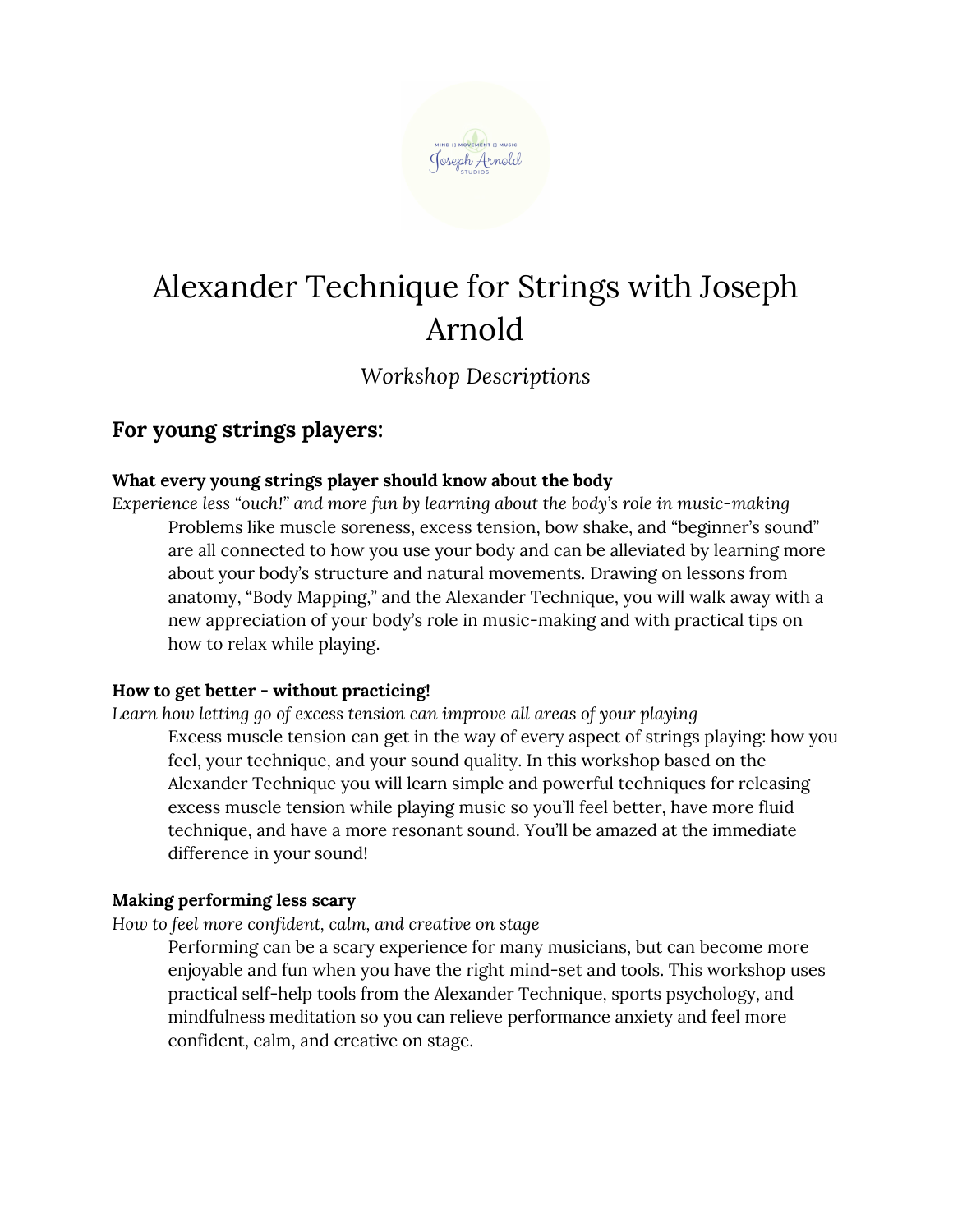### **The "secret" of resonance**

*How letting go of excess tension can make your instrument ring beautifully and freely* A stringed instrument is like a wooden bell - it's built to ring! However, excess muscle tension dampens the vibration of your instrument and bow. In this workshop based on the Alexander Technique you will learn how to dramatically increase the resonating power of your instrument, simply by letting go of excess muscle tension.

#### **Playing from the heart**

*Fill your music with joy, fun, and love by learning how to play from the heart* As an audience member, you might feel moved by a performance that "comes from the heart." And as a performer, you might find the performances most satisfying to give also "come from the heart." But how do you actually do this? Drawing on lessons from "Focusing" and the Alexander Technique, you will learn simple and specific techniques for being able to give heartfelt performances so that you music becomes filled with joy, fun, and love.

# **For adult strings players:**

#### **Your body is your instrument**

*Feel better, sound better, and play better with a body-based approach*

Excess muscle tension can get in the way of every aspect of strings playing: how you feel, your technique, and your sound quality. In this workshop you will learn simple and powerful techniques for releasing excess muscle tension while playing music so you'll feel better, have more fluid technique, and have a more resonant sound. Drawing on lessons from anatomy, "Body Mapping," and the Alexander Technique, you will walk away with a new appreciation of your body's role in music-making and with practical tips on how to relax while playing.

#### **Overcoming musician's injuries**

*Learn the real underlying causes of musician's injuries and how to relieve them* [Studies](https://www.ncbi.nlm.nih.gov/pubmed/12707974) show that chronic muscle and joint injuries affect the majority of strings players. However, many treatment options offer dissatisfactory long-term results because they focus on the symptoms, rather than the root cause, of these injuries. Complete and lasting relief from many typical musicians's injuries is, however, possible through retraining your body to use less tension while playing music and in daily life. Drawing on lessons from Joseph's own recovery from pain using the Alexander Technique, this workshop will give you the framework and tools you'll need to recover from your own injuries.

#### **Relieving performance anxiety**

*How to feel more confident, calm, and creative on stage*